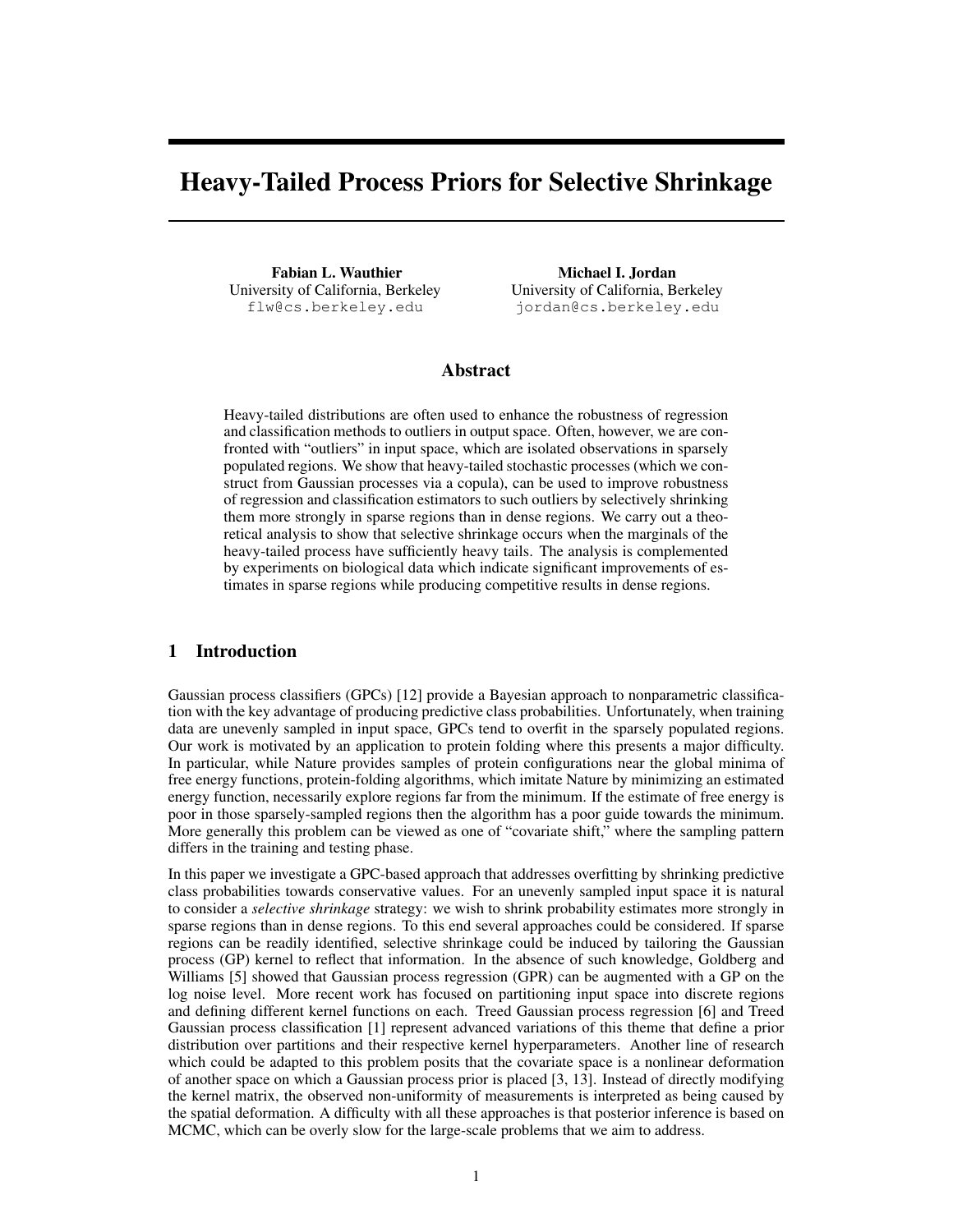This paper shows that selective shrinkage can be more elegantly introduced by replacing the Gaussian process underlying GPC with a stochastic process that has heavy-tailed marginals (e.g., Laplace, hyperbolic secant, or Student-t). While heavy-tailed marginals are generally viewed as providing robustness to outliers in the *output space* (i.e., the response space), selective shrinkage can be viewed as a form of robustness to outliers in the *input space* (i.e., the covariate space). Indeed, selective shrinkage means the data points that are far from other data points in the input space are regularized more strongly. We provide a theoretical analysis and empirical results to show that inference based on stochastic processes with heavy-tailed marginals yields precisely this kind of shrinkage.

The paper is structured as follows: Section 2 provides background on GPCs and highlights how selective shrinkage can arise. We present a construction of heavy-tailed processes in Section 3 and show that inference reduces to standard computations in a Gaussian process. An analysis of our approach is presented in Section 4 and details on inference algorithms are presented in Section 5. Experiments on biological data in Section 6 demonstrate that heavy-tailed process classification substantially outperforms GPC in sparse regions while performing competitively in dense regions. The paper concludes with an overview of related research and final remarks in Sections 7 and 8.

## 2 Gaussian process classification and shrinkage

A Gaussian process (GP) [12] is a prior on functions  $z : \mathcal{X} \to \mathbb{R}$  defined through a mean function (usually identically zero) and a symmetric positive semidefinite kernel  $k(\cdot, \cdot)$ . For a finite set of locations  $X = (x_1, \ldots, x_n)$  we write  $z(X) \sim p(z(X)) = \mathcal{N}(0, K(X, X))$  as a random variable distributed according to the GP with finite-dimensional kernel matrix  $[K(X, X)]_{i,j} = k(x_i, x_j)$ . Let y denote an n-vector of binary class labels associated with measurement locations  $X^1$ . For Gaussian process classification (GPC) [12] the probability that a test point  $x_*$  is labeled as class  $y_* = 1$ , given training data  $(X, y)$ , is computed as

$$
p(y_* = 1|X, y, x_*) = \mathbb{E}_{p(z(x_*)|X, y, x_*)} \left( \frac{1}{1 + \exp\{-z(x_*)\}} \right)
$$
(1)  

$$
p(z(x_*)|X, y, x_*) = \int p(z(x_*)|X, z(X), x_*) p(z(X)|X, y) dz(X).
$$

The predictive distribution  $p(z(x_*)|X, y, x_*)$  represents a regression on  $z(x_*)$  with a complicated observation model  $y|z$ . The central observation from Eq. (1) is that we could selectively shrink the prediction  $p(y^* = 1 | X, y, x^*)$  towards a conservative value  $1/2$  by selectively shrinking  $p(z(x<sub>*</sub>)|X, y, x<sub>*</sub>)$  closer to a point mass at zero.

### 3 Heavy-tailed process priors via the Gaussian copula

In this section we construct the heavy-tailed stochastic process by transforming a GP. As with the GP, we will treat the new process as a prior on functions. Suppose that  $\text{diag}(K(X,X)) = \sigma^2 \mathbf{1}$ . We define the heavy-tailed process  $f(X)$  with marginal c.d.f.  $G_b$  as

$$
z(X) \sim \mathcal{N}(0, K(X, X))
$$
\n<sup>(2)</sup>

$$
u(X) = \Phi_{0,\sigma^2}(z(X))\tag{3}
$$

$$
f(X) = G_b^{-1}(u(X)) = G_b^{-1}(\Phi_{0,\sigma^2}(z(X))).
$$

Here the function  $\Phi_{0,\sigma^2}(\cdot)$  is the c.d.f. of a centered Gaussian with variance  $\sigma^2$ . Presently, we only consider the case when  $G_b$  is the (continuous) c.d.f. of a heavy-tailed density  $g_b$  with scale parameter  $b$  that is symmetric about the origin. Examples include the Laplace, hyperbolic secant and Student-t distribution. We note that other authors have considered asymmetric or even discrete distributions [2, 11, 16] while Snelson et al. [15] use arbitrary monotonic transformations in place of  $G_b^{-1}(\Phi_{0,\sigma^2}(\cdot))$ . The process  $u(X)$  has the density of a Gaussian copula [10, 16] and is critical in transferring the correlation structure encoded by  $K(X, X)$  from  $z(X)$  to  $f(X)$ . If we define

 $1$ <sup>T</sup>O improve the clarity of exposition, we only deal with binary classification for now. A full multiclass classification model is used in our experiments.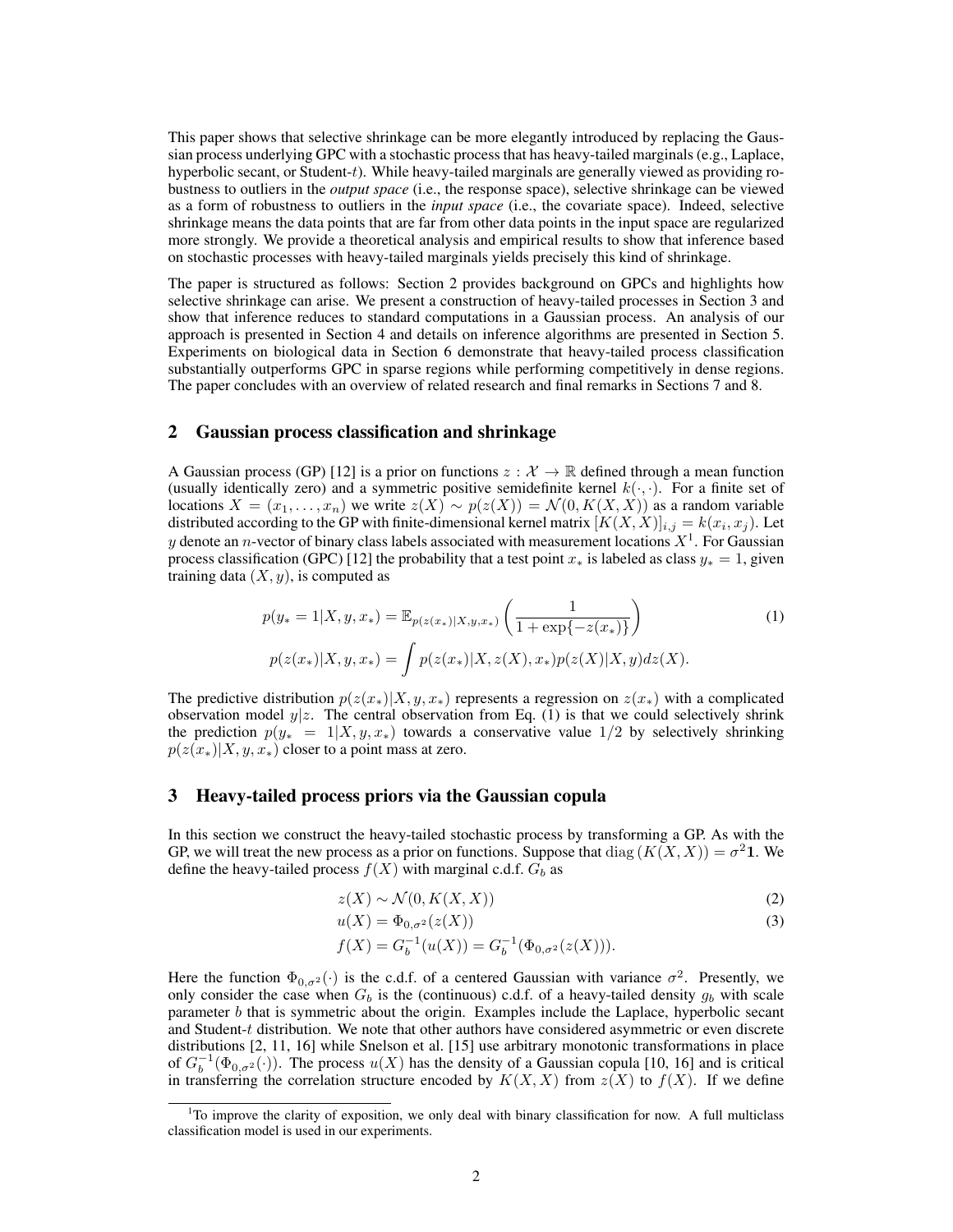$z(f(X)) = \Phi_{0,\sigma^2}^{-1}(G_b(f(X))),$  it is well known [7, 9, 11, 15, 16] that the density of  $f(X)$  satisfies

$$
p(f(X)) = \frac{\prod_{i=1} g_b(f(x_i))}{|K(X,X)/\sigma^2|^{1/2}} \exp\left\{-\frac{1}{2}z(f(X))^{\top} \left[K(X,X)^{-1} - \frac{I}{\sigma^2}\right]z(f(X))\right\}.
$$
 (4)

Observe that if  $K(X, X) = \sigma^2 I$  then  $p(f(X)) = \prod_{i=1} g_b(f(x_i))$ . Also note that if  $G_b$  were chosen to be Gaussian, we would recover the Gaussian process. The predictive distribution  $p(f(x<sub>*</sub>)|X, f(X), x<sub>*</sub>)$  can be interpreted as a Heavy-tailed process regression (HPR). It is easy to see that its computation can be reduced to standard computations in a Gaussian model by nonlinearly transforming observations  $f(X)$  into z-space. The predictive distribution in z-space satisfies

$$
p(z(x*)|X, f(X), x*) = \mathcal{N}(\mu_*, \Sigma_*)
$$
\n(5)

$$
\mu_* = K(x_*, X)K(X, X)^{-1}z(f(X))
$$
\n(6)

$$
\Sigma_* = K(x_*, x_*) - K(x_*, X)K(X, X)^{-1}K(X, x_*). \tag{7}
$$

The corresponding distribution in f-space follows by another change of variables. Having defined the heavy-tailed stochastic process in general we now turn to an analysis of its shrinkage properties.

#### 4 Selective shrinkage

By "selective shrinkage" we mean that the degree of shrinkage applied to a collection of estimators varies across estimators. As motivated in Section 2, we are specifically interested in selectively shrinking posterior distributions near isolated observations more strongly than in dense regions. This section shows that we can achieve this by changing the *form* of prior marginals (heavy-tailed instead of Gaussian) and that this induces stronger selective shrinkage than any GPR could induce. Since HPR uses a GP in its construction, which can induce some selective shrinkage on its own, care must be taken to investigate only the additional benefits the transformation  $G_b^{-1}(\Phi_{0,\sigma^2}(\cdot))$  has on shrinkage. For this reason we assume a particular GP prior which leads to a special type of shrinkage in GPR and then check how an HPR model built on top of that GP changes the observed behavior.

In this section we provide an idealized analysis that allows us to compare the selective shrinkage obtained by GPR and HPR. Note that we focus on regression in this section so that we can obtain analytical results. We work with n measurement locations,  $X = (x_1, \ldots, x_n)$ , whose index set  $\{1, \ldots, n\}$  can be partitioned into a "dense" set D with  $|D| = n - 1$  and a single "sparse" index  $s \notin$ D. Assume that  $x_d = x_{d'}, \forall d, d' \in D$ , so that we may let (without loss of generality)  $\tilde{K}(x_d, x_{d'}) =$  $1, \forall d \neq d' \in D$ . We also assert that  $x_d \neq x_s \ \forall d \in D$  and let  $\tilde{K}(x_d, x_s) = \tilde{K}(x_s, x_d) = 0 \ \forall d \in D$ . Assuming that  $n > 2$  we fix the remaining entry  $\tilde{K}(x_s, x_s) = \epsilon/(\epsilon + n - 2)$ , for some  $\epsilon > 0$ . We interpret  $\epsilon$  as a noise variance and let  $K = \tilde{K} + \epsilon I$ .

Denote any distributions computed under the GPR model by  $p_{gp}(\cdot)$  and those computed in HPR by  $p_{\text{hp}}(\cdot)$ . Using  $K(X, X) = K$ , define  $z(X)$  as in Eq. (2). Let y denote a vector of real-valued measurements for a regression task. The posterior distribution of  $z(x_i)$  given y, with  $x_i \in X$ , is derived by standard Gaussian computations as

$$
p_{gp}(z(x_i)|X, y) = \mathcal{N}(\mu_i, \sigma_i^2)
$$
  
\n
$$
\mu_i = \tilde{K}(x_i, X)K(X, X)^{-1}y
$$
  
\n
$$
\sigma_i^2 = K(x_i, x_i) - \tilde{K}(x_i, X)K(X, X)^{-1}\tilde{K}(X, x_i).
$$

For our choice of  $K(X, X)$  one can show that  $\sigma_d^2 = \sigma_s^2$  for  $d \in D$ . To ensure that the posterior distributions agree at the two locations we require  $\mu_d = \mu_s$ , which holds if measurements y satisfy

$$
y \in \mathcal{Y}_{gp} \triangleq \left\{ y | \left( \tilde{K}(x_d, X) - \tilde{K}(x_s, X) \right) K(X, X)^{-1} y = 0 \right\} = \left\{ y \left| \sum_{d \in D} y_d = y_s \right. \right\}.
$$

A similar analysis can be carried out for the induced HPR model. By Eqs. (5)–(7) HPR inference leads to identical distributions  $p_{\text{hp}}(z(x_d)|X, y') = p_{\text{hp}}(z(x_s)|X, y')$  with  $d \in D$  if measurements  $y'$  in  $f$ -space satisfy

$$
y' \in \mathcal{Y}_{hp} \triangleq \left\{ y' | \left( \tilde{K}(x_d, X) - \tilde{K}(x_s, X) \right) K(X, X)^{-1} \Phi_{0, \sigma^2}^{-1} (G_b(y')) = 0 \right\}
$$
  
= 
$$
\left\{ y' = G_b^{-1} (\Phi_{0, \sigma^2}(y)) | y \in \mathcal{Y}_{gp} \right\}.
$$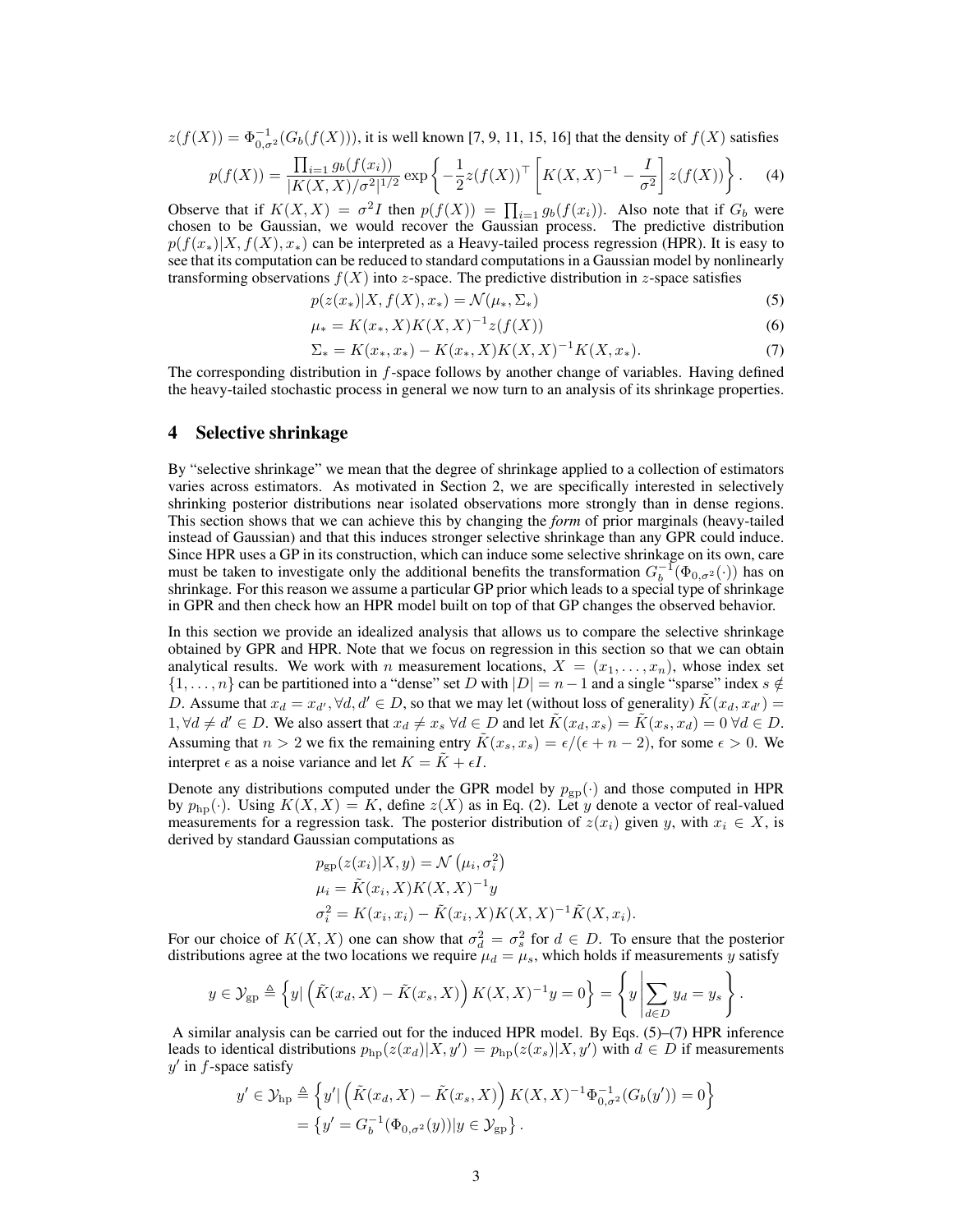

Figure 1: Illustration of  $G_b^{-1}(\Phi_{0,\sigma^2}(x))$ , for  $\sigma^2 = 1.0$  with  $G_b$  the c.d.f. of (a) the Laplace distribution (b) the hyperbolic secant distribution (c) a Student-t inspired distribution, all with scale parameter b. Each plot shows three samples—dotted, dashed, solid—for growing b. As b increases the distributions become heavy-tailed and the gradient of  $G_b^{-1}(\Phi_{0,\sigma^2}(x))$  increases.

To compare the shrinkage properties of GPR and HPR we analyze select pairs of measurements in  $\mathcal{Y}_{gp}$  and  $\mathcal{Y}_{hp}$ . The derivation requires that  $G_b^{-1}(\Phi_{0,\sigma^2}(\cdot))$  is strongly concave on  $(-\infty,0]$ , strongly convex on  $[0, +\infty)$  and has gradient  $> 1$  on  $\mathbb{R}$ . To see intuitively why this should hold, note that for  $G_b$  with fatter tails than a Gaussian,  $|G_b^{-1}(\Phi_{0,\sigma^2}(x))|$  should eventually dominate  $|\Phi_{0,b^2}^{-1}(\Phi_{0,\sigma^2}(x))| = (b/\sigma)|x|$ . Figure 1 demonstrates graphically that the assumption holds for several choices of  $G_b$ , provided b is large enough, i.e., that  $g_b$  has sufficiently heavy tails. Indeed, it can be shown that for scale parameters  $b > 0$ , the first and second derivatives of  $G_b^{-1}(\Phi_{0,\sigma^2}(\cdot))$  scale linearly with b. Consider a measurement  $0 \neq y \in \mathcal{Y}_{gp}$  with  $sign(y(x_d)) = sign(y(x_{d'}))$ ,  $\forall d, d' \in D$ . Analyzing such y is relevant, as we are most interested in comparing how multiple *reinforcing* observations at clustered locations and a single isolated observation are absorbed during inference. By definition of  $\mathcal{Y}_{gp}$ , for  $d^* = \text{argmax}_{d \in D} |y_d|$  we have  $|y_{d^*}| < |y_s|$  as long as  $n > 2$ . The corresponding element  $y' = G_b^{-1}(\Phi_{0,\sigma^2}(y)) \in \mathcal{Y}_{hp}$  then satisfies

$$
|y'(x_s)| = |G_b^{-1}(\Phi_{0,\sigma^2}(y(x_s)))| > \left| \frac{G_b^{-1}(\Phi_{0,\sigma^2}(y(x_{d^*})))}{y(x_{d^*})} y(x_s) \right| = \left| \frac{y'(x_{d^*})}{y(x_{d^*})} y(x_s) \right|.
$$
 (8)

Thus HPR inference leads to identical predictive distributions in f-space at the two locations even though the isolated observation  $y'(x_s)$  has disproportionately larger magnitude than  $y'(x_{d^*})$ , relative to the GPR measurements  $y(x_s)$  and  $y(x_{d^*})$ . As this statement holds for any  $y \in \mathcal{Y}_{gp}$  satisfying our earlier sign requirement, it indicates that HPR systematically shrinks isolated observations more strongly than GPR. Since the second derivative of  $G_b^{-1}(\Phi_{0,\sigma^2}(\cdot))$  scales linearly with scale  $b > 0$ , an intuitive connection suggests itself when looking at inequality (8): the heavier the marginal tails, the stronger the inequality and thus the stronger the selective shrinkage effect.

The previous derivation exemplifies in an idealized setting that HPR leads to improved shrinkage of predictive distributions near isolated observations. More generally, because GPR transforms measurements only linearly, while HPR additionally pre-transforms measurements nonlinearly, our analysis suggests that for any GPR we can find an HPR model which leads to stronger selective shrinkage. The result has intuitive parallels to the parametric case: just as  $\ell_1$ -regularization improves shrinkage of parametric estimators, heavy-tailed processes improve shrinkage of nonparametric estimators. We note that although our analysis kept  $K(X, X)$  fixed for GPR and HPR, in practice we are free to tune the kernel to yield a desired scale of predictive distributions. The above analysis has been carried out for regression, but motivates us to now explore heavy-tailed processes in the classification case.

#### 5 Heavy-tailed process classification

The derivation of *heavy-tailed process classification* (HPC) is similar to that of standard multiclass GPC with Laplace approximation in Rasmussen and Williams [12]. However, due to the nonlinear transformations involved, some nice properties of their derivation are lost. We revert notation and let y denote a vector of class labels. For a  $C$ -class classification problem with n training points we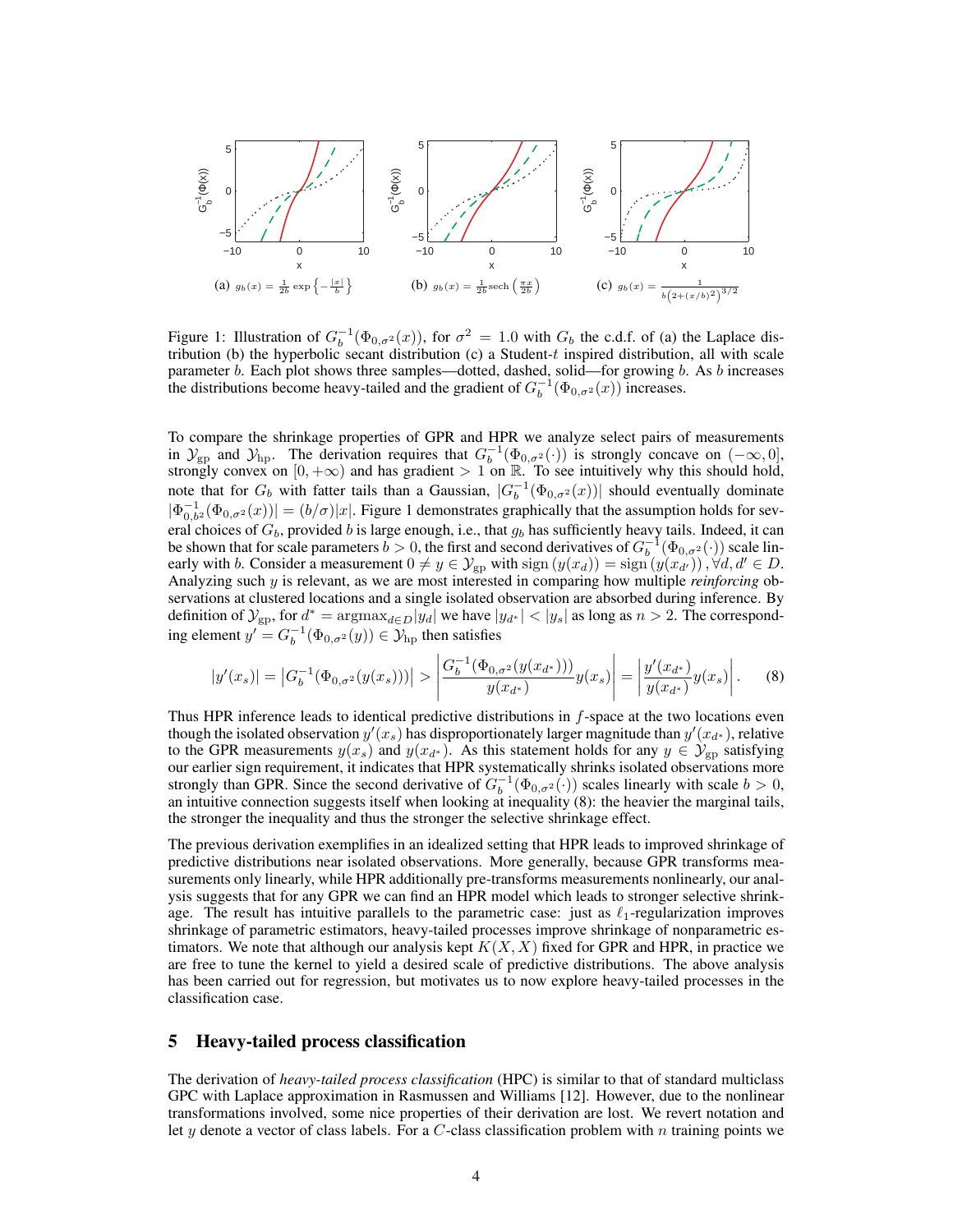introduce a vector of nC latent function measurements  $(f_1^1, \ldots, f_n^1, f_1^2, \ldots, f_n^2, \ldots, f_1^C, \ldots, f_n^C)^\top$ . For each block  $c \in \{1, \ldots, C\}$  of n variables we define an independent heavy-tailed process prior using Eq. (4) with kernel matrix  $K_c$ . Equivalently, we can define the prior jointly on f by letting K be a block-diagonal kernel matrix with blocks  $K_1, \ldots, K_C$ . Each kernel matrix  $K_c$  is defined by a (possibly different) symmetric positive semidefinite kernel with its own set of parameters. The following construction relaxes the earlier condition that  $\text{diag}(K) = \sigma^2 \mathbf{1}$  and instead views  $\Phi_{0,\sigma^2}(\cdot)$ as some nonlinear transformation with parameter  $\sigma^2$ . By this relaxation we effectively adopt Liu et al.'s [9] interpretation that Eq. (4) defines the copula. The scale parameters b could in principle vary across the  $nC$  variables, but we keep them constant at least within each block of n. Labels y are represented in a 1-of- $n$  form and generated by the following observation model

$$
p(y_i^c = 1 | f_i) = \pi_i^c = \frac{\exp\{f_i^c\}}{\sum_{c'} \exp\{f_{i'}^{c'}\}}.
$$
\n(9)

For inference we are ultimately interested in computing

$$
p(y_*^c = 1 | X, y, x_*) = \mathbb{E}_{p(f_*)X, y, x_*)} \left( \frac{\exp\{f_*^c\}}{\sum_{c'} \exp\{f_*^{c'}\}} \right),\tag{10}
$$

where  $f_* = (f_*^1, \ldots, f_*^C)^\top$ . The previous section motivates that improved selective shrinkage will occur in  $p(f_*|X, y, x_*)$ , provided the prior marginals have sufficiently heavy tails.

#### 5.1 Inference

As in GPC, most of the intractability lies in computing the predictive distribution  $p(f_*|X, y, x_*)$ . We use the Laplace approximation to address this issue: a Gaussian approximation to  $p(z|X, y)$  is found and then combined with the Gaussian  $p(z_*|X, z, x_*)$  to give us an approximation to  $p(z_*|X, y, x_*)$ . This is then transformed to a (typically non-Gaussian) distribution in  $f$ -space using a change of variables. Hence we first seek to find a mode and corresponding Hessian matrix of the log posterior  $\log p(z|X, y)$ . Recalling the relation  $f = G_b^{-1}(\Phi_{0,\sigma^2}(z))$ , the log posterior can be written as

$$
J(z) \triangleq \log p(y|z) + \log p(z) = y^{\top} f - \sum_{i} \log \sum_{c} \exp \{f_{i}^{c}\} - \frac{1}{2} z^{\top} K^{-1} z - \frac{1}{2} \log |K| + \text{const.}
$$

Let  $\Pi$  be an  $nC \times n$  matrix of stacked diagonal matrices  $\text{diag}(\pi^c)$  for *n*-subvectors  $\pi^c$  of  $\pi$ . With  $W = \text{diag}(\pi) - \Pi \Pi^{\top}$ , the gradients are

$$
\nabla J(z) = \text{diag}\left(\frac{df}{dz}\right)(y-\pi) - K^{-1}z
$$

$$
\nabla^2 J(z) = \text{diag}\left(\frac{d^2 f}{dz^2}\right)\text{diag}(y-\pi) - \text{diag}\left(\frac{df}{dz}\right)W\text{diag}\left(\frac{df}{dz}\right) - K^{-1}.
$$

Unlike in Rasmussen and Williams [12],  $-\nabla^2 J(z)$  is not generally positive definite owing to its first term. For that reason we cannot use a Newton step to find the mode and instead resort to a simpler gradient method. Once the mode  $\hat{z}$  has been found we approximate the posterior as

$$
p(z|X, y) \approx q(z|X, y) = \mathcal{N}(\hat{z}, -\nabla^2 J(\hat{z})^{-1}),
$$

and use this to approximate the predictive distribution by

$$
q(z_*|X, y, x_*) = \int p(z_*|X, z, x_*) q(z|X, y) df.
$$

Since we arranged for both distributions in the integral to be Gaussian, the resulting Gaussian can be straightforwardly evaluated. Finally, to approximate the one-dimensional integral with respect to  $p(f_*|X, y, x_*)$  in Eq. (10) we could either use a quadrature method, or generate samples from  $q(z_*|X, y, x_*)$ , convert them to f-space using  $G_b^{-1}(\Phi_{0,\sigma^2}(\cdot))$  and then approximate the expectation by an average. We have compared predictions of the latter method with those of a Gibbs sampler; the Laplace approximation matched Gibbs results well, while being much faster to compute.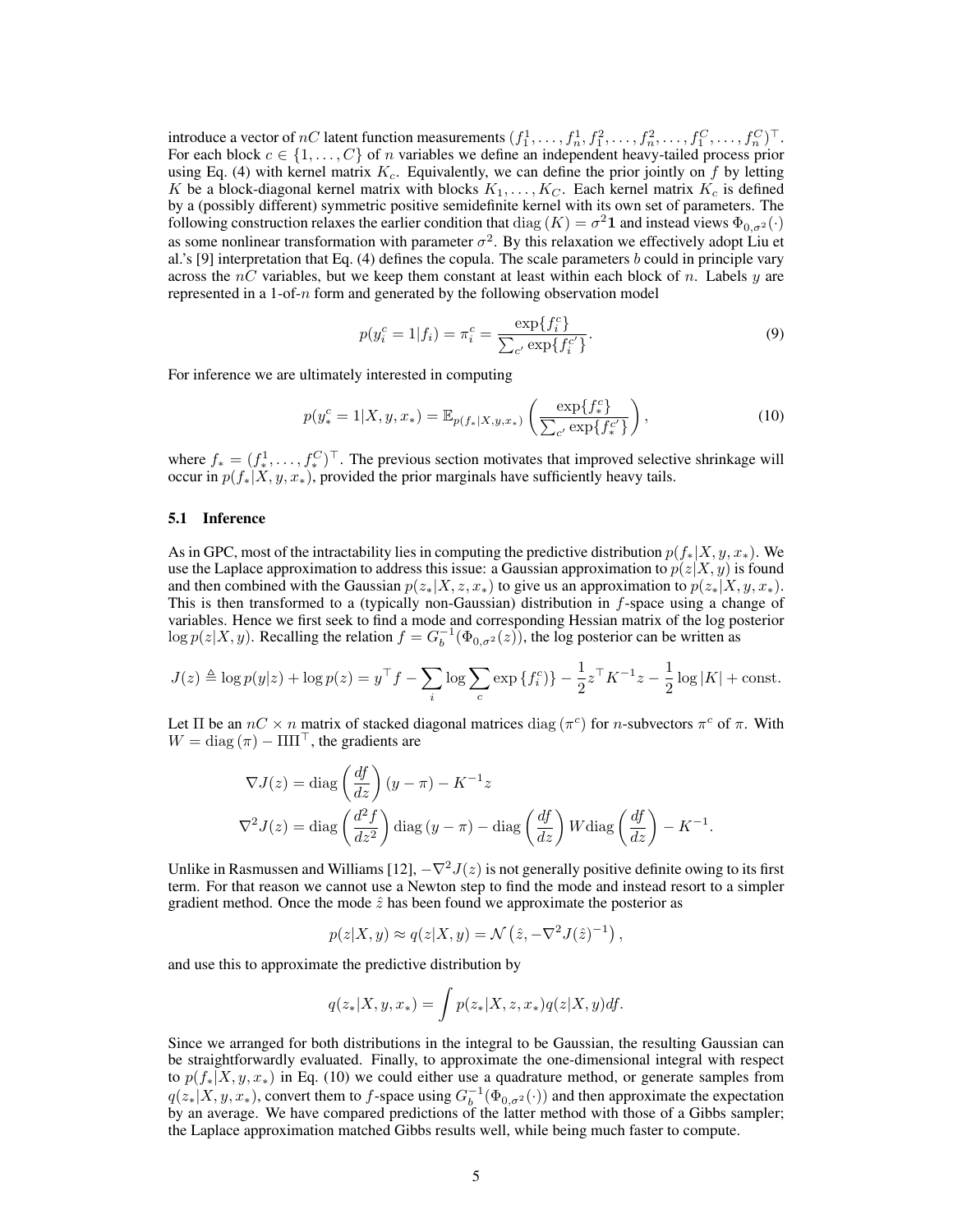

Figure 2: (a) Schematic of a protein segment. The backbone is the sequence of  $C', N, C_{\alpha}, C', N$ atoms. An amino-acid-specific sidechain extends from the  $C_{\alpha}$  atom at one of three discrete angles known as "rotamers." (b) Ramachandran plot of  $400 \ (\Phi, \Psi)$  measurements and corresponding rotamers (by shapes/colors) for amino-acid arginine (arg). The dark shading indicates the sparse region we considered in producing results in Figure 3. Progressively lighter shadings indicate how the sparse region was grown to produce Figure 4.

#### 5.2 Parameter estimation

Using a derivation similar to that in [12], we have for  $\hat{f} = G_b^{-1}(\Phi_{0,\sigma^2}(\hat{z}))$  that the Laplace approximation of the marginal log likelihood is

$$
\log p(y|x) \approx \log q(y|x) = J(\hat{z}) - \frac{1}{2}\log|-2\pi\nabla^2 J(\hat{z})|
$$
\n(11)

$$
=y^\top \hat f - \sum_i \log \sum_c \exp\left\{ \hat f_i^c \right\} - \frac{1}{2} \hat z^\top K^{-1} \hat z - \frac{1}{2} \log |K| - \frac{1}{2} \log |-\nabla^2 J(\hat z)| + \text{const.}
$$

We optimize kernel parameters  $\theta$  by taking gradient steps on  $\log q(y|x)$ . The derivative needs to take into account that perturbing the parameters can also perturb the mode  $\hat{z}$  found for the Laplace approximation. At an optimum  $\nabla J(\hat{z})$  must be zero, so that

$$
\hat{z} = K \text{diag}\left(\frac{d\hat{f}}{d\hat{z}}\right)(y - \hat{\pi}),\tag{12}
$$

where  $\hat{\pi}$  is defined as in Eq. (9) but using  $\hat{f}$  rather than f. Taking derivatives of this equation allows us to compute the gradient  $d\hat{z}/d\theta$ . Differentiating the marginal likelihood we have

$$
\frac{d \log q(y|x)}{d \theta} = (y - \hat{\pi})^\top \text{diag}\left(\frac{d\hat{f}}{d\hat{z}}\right) \frac{d\hat{z}}{d\theta} - \frac{d\hat{z}}{d\theta} K^{-1} \hat{z} + \frac{1}{2} \hat{z}^\top K^{-1} \frac{dK}{d\theta} K^{-1} \hat{z} - \frac{1}{2} \text{tr}\left(K^{-1} \frac{dK}{d\theta}\right) - \frac{1}{2} \text{tr}\left(\nabla^2 J(\hat{z})^{-1} \frac{d\nabla^2 J(\hat{z})}{d\theta}\right).
$$

The remaining gradient computations are straightforward, albeit tedious. In addition to optimizing the kernel parameters, it may also be of interest to optimize the scale parameter b of marginals  $G_b$ . Again, differentiating Eq. (12) with respect to b allows us to compute  $d\hat{z}/db$ . We note that when perturbing b we change  $\hat{f}$  by changing the underlying mode  $\hat{z}$  as well as by changing the parameter b which is used to compute  $\hat{f}$  from  $\hat{z}$ . Suppressing the detailed computations, the derivative of the marginal log likelihood with respect to  $b$  is

$$
\frac{d \log q(y|x)}{db} = (y - \hat{\pi})^{\top} \frac{d\hat{f}}{db} - \frac{d\hat{z}}{db}^{\top} K^{-1} \hat{z} - \frac{1}{2} \text{tr} \left( \nabla^2 J(\hat{z})^{-1} \frac{d \nabla^2 J(\hat{z})}{db} \right).
$$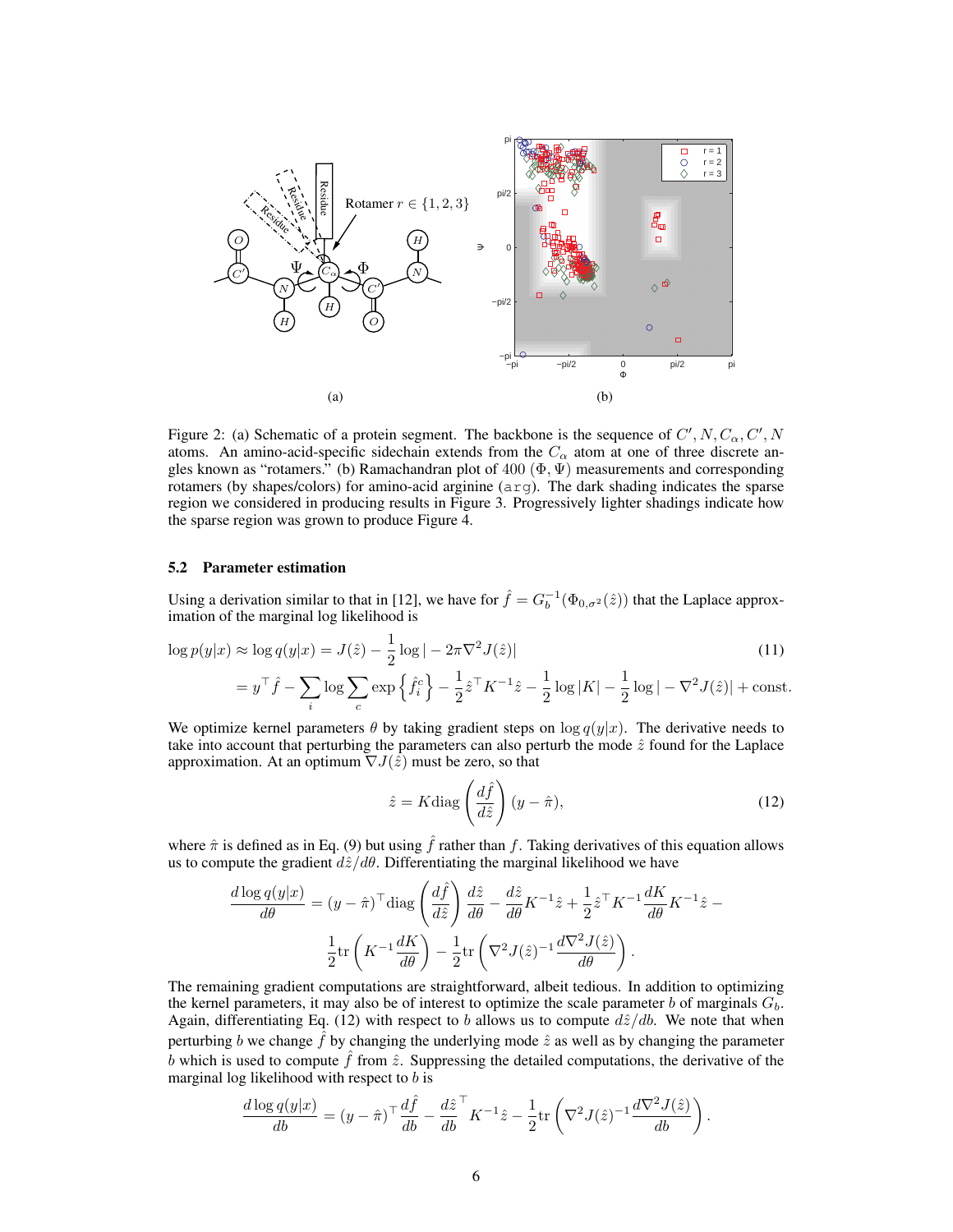

Figure 3: Rotamer prediction rates in percent in (a) sparse and (b) dense regions. Both flavors of HPC (hyperbolic secant and Laplace marginals) significantly outperform GPC in sparse regions while performing competitively in dense regions.

## 6 Experiments

To a first approximation, the three-dimensional structure of a folded protein is defined by pairs of continuous backbone angles  $(\Phi, \Psi)$ , one pair for each amino-acid, as well as discrete angles, so-called rotamers, that define the conformations of the amino-acid sidechains that extend from the backbone. The geometry is outlined in Figure 2(a). There is a strong dependence between backbone angles  $(\Phi, \Psi)$  and rotamer values; this is illustrated in the "Ramachandran plot" shown in Figure 2(b), which plots the backbone angles for each rotamer (indicated by the shapes/colors). The dependence is exploited in computational approaches to protein structure prediction, where estimates of rotamer probabilities given backbone angles are used as one term in an energy function that models native protein states as minima of the energy. Poor estimates of rotamer probabilities in sparse regions can derail the prediction procedure. Indeed, sparsity has been a serious problem in state-of-the-art rotamer models based on kernel density estimates (Roland Dunbrack, personal communication). Unfortunately, we have found that GPC is not immune to the sparsity problem. To evaluate our algorithm we consider rotamer-prediction tasks on the 17 amino-acids (out of 20) that have three rotamers at the first dihedral angle along the sidechain<sup>2</sup>. Our previous work thus applies with the number of classes  $C = 3$  and the covariates being  $(\Phi, \Psi)$  angle pairs. Since the input space is a torus we defined GPC and HPC using the following von Mises-inspired kernel for d-dimensional angular data:

$$
k(x_i, x_j) = \sigma^2 \exp \left\{ \lambda \left( \left( \sum_{k=1}^d \cos(x_{i,k} - x_{j,k}) \right) - d \right) \right\},\,
$$

where  $x_{i,k}, x_{j,k} \in [0, 2\pi]$  and  $\sigma^2, \lambda \geq 0^3$ . To find good GPC kernel parameters we optimize an  $\ell_2$ -regularized version of the Laplace approximation to the log marginal likelihood reported in Eq. 3.44 of [12]. For HPC we let  $G_b$  be either the centered Laplace distribution or the hyperbolic secant distribution with scale parameter  $b$ . We estimate HPC kernel parameters as well as  $b$  by similarly maximizing an  $\ell_2$ -regularized form of Eq. (11). In both cases we restricted the algorithms to training sets of only 100 datapoints. Since good regularization parameters for the objectives are not known a priori we train with and test them on a grid for each of the 17 rotameric residues in ten-fold cross-validation. To find good regularization parameters for a particular residue we look up that combination which, averaged over the ten folds of the remaining 16 residues, produced the best test results. Having chosen the regularization constants we report average test results computed in ten-fold cross validation.

We evaluate the algorithms on predefined sparse and dense regions in the Ramachandran plot, as indicated by the background shading in Figure 2(b). Across 17 residues the sparse regions usually contained more than 70 measurements (and often more than 150), each of which appears in one of the 10 cross validations. Figure 3 compares the label prediction rates on the dense and sparse

<sup>&</sup>lt;sup>2</sup>Residues alanine and glycine are non-discrete while proline has two rotamers at the first dihedral angle.

<sup>&</sup>lt;sup>3</sup>The function  $\cos(x_{i,k} - x_{j,k}) = [\cos(x_{i,k}), \sin(x_{i,k})][\cos(x_{j,k}), \sin(x_{j,k})]^\top$  is a symmetric positive semi-definite kernel. By Propositions 3.22 (i) and (ii) and Proposition 3.25 in Shawe-Taylor and Cristianini [14], so is  $k(x_i, x_j)$  above.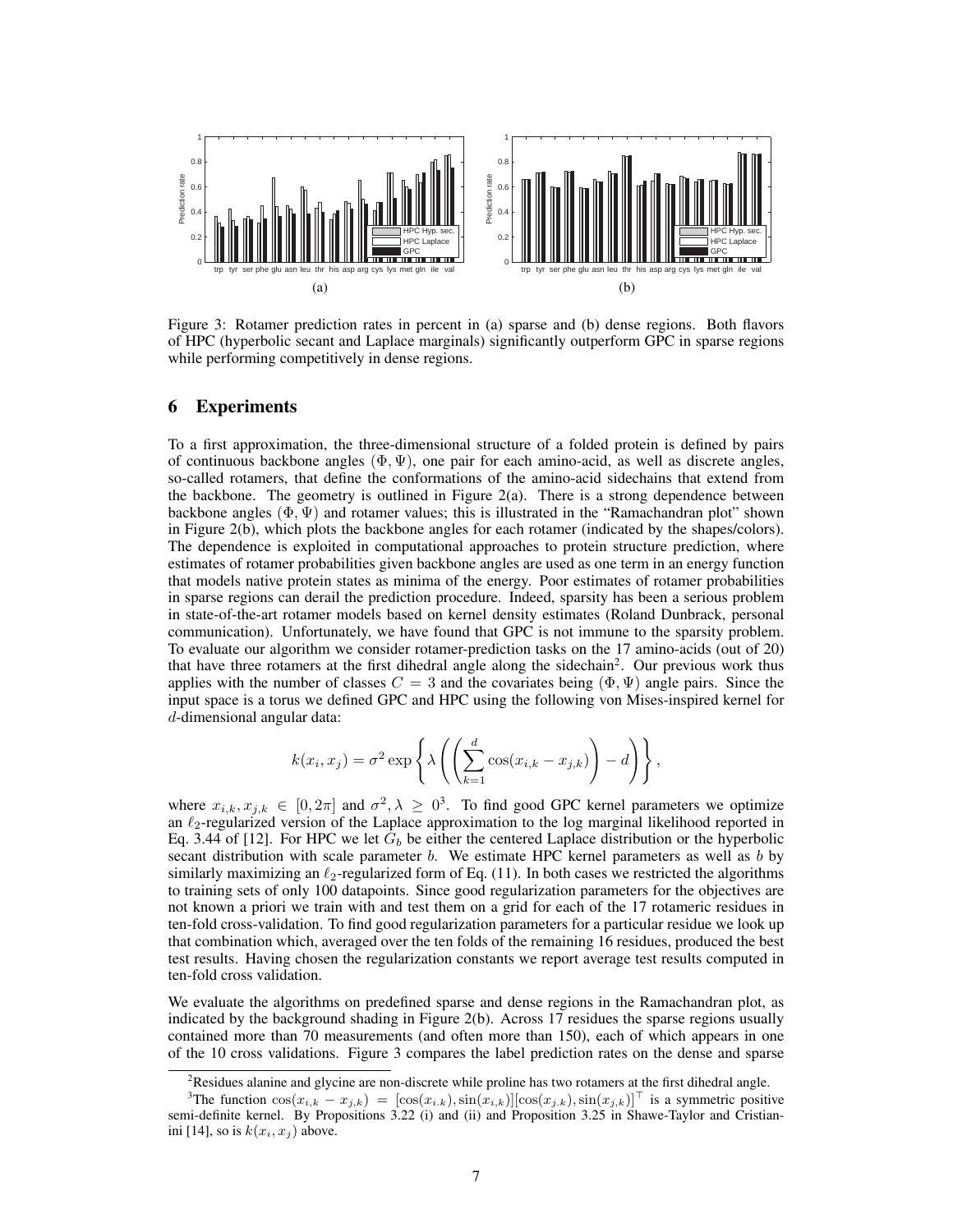

Figure 4: Average rotamer prediction rate in the sparse region for two flavors of HPC, standard GPC well as CTGP [1] as a function of the average number of points per residue in the sparse region.

regions. Averaged over all 17 residues HPC outperforms GPC by 5.79% with Laplace and 7.89% with hyperbolic secant marginals. With Laplace marginals HPC underperforms GPC on only two residues in sparse regions: by 8.22% on glutamine (q1n), and by 2.53% on histidine (his). On dense regions HPC lies within 0.5% on 16 residues and only degrades once by 3.64% on his. Using hyperbolic secant marginals HPC often improves GPC by more than 10% on sparse regions and degrades by more than 5% only on cysteine (cys) and his. On dense regions HPC usually performs within 1.5% of GPC. In Figure 4 we show how the average rotamer prediction rate across 17 residues changes for HPC, GPC, as well as CTGP [1] as we grow the sparse region to include more measurements from dense regions. The growth of the sparse region is indicated by progressively lighter shadings in Figure 2(b). As more points are included the significant advantage of HPC lessens. Eventually GPC does marginally better than HPC and much better than CTGP. The values reported in Figure 3 correspond to the dark shaded region, with an average of 155 measurements.

## 7 Related research

Copulas [10] allow convenient modelling of multivariate correlation structures as separate from marginal distributions. Early work by Song [16] used the Gaussian copula to generate complex multivariate distributions by complementing a simple copula form with marginal distributions of choice. Popularity of the Gaussian copula in the financial literature is generally credited to Li [8] who used it to model correlation structure for pairs of random variables with known marginals. More recently, the Gaussian process has been modified in a similar way to ours by Snelson et al. [15]. They demonstrate that posterior distributions can better approximate the true noise distribution if the transformation defining the warped process is learned. Jaimungal and Ng [7] have extended this work to model multiple parallel time series with marginally non-Gaussian stochastic processes. Their work uses a "binding copula" to combine several subordinate copulas into a joint model. Bayesian approaches focusing on estimation of the Gaussian copula covariance matrix for a given dataset are given in [4, 11]. Research also focused on estimation in high-dimensional settings [9].

## 8 Conclusions

This paper analyzed learning scenarios where outliers are observed in the input space, rather than the output space as commonly discussed in the literature. We illustrated heavy-tailed processes as a straightforward extension of GPs and an economical way to improve the robustness of estimators in sparse regions beyond those of GP-based methods. Importantly, because these processes are based on a GP, they inherit many of its favorable computational properties; predictive inference in regression, for instance, is straightforward. Moreover, because heavy-tailed processes have a parsimonious representation, they can be used as building blocks in more complicated models where currently GPs are used. In this way the benefits of heavy-tailed processes extend to any GP-based model that struggles with covariate shift.

#### Acknowledgements

We thank Roland Dunbrack for helpful discussions and providing access to the rotamer datasets.